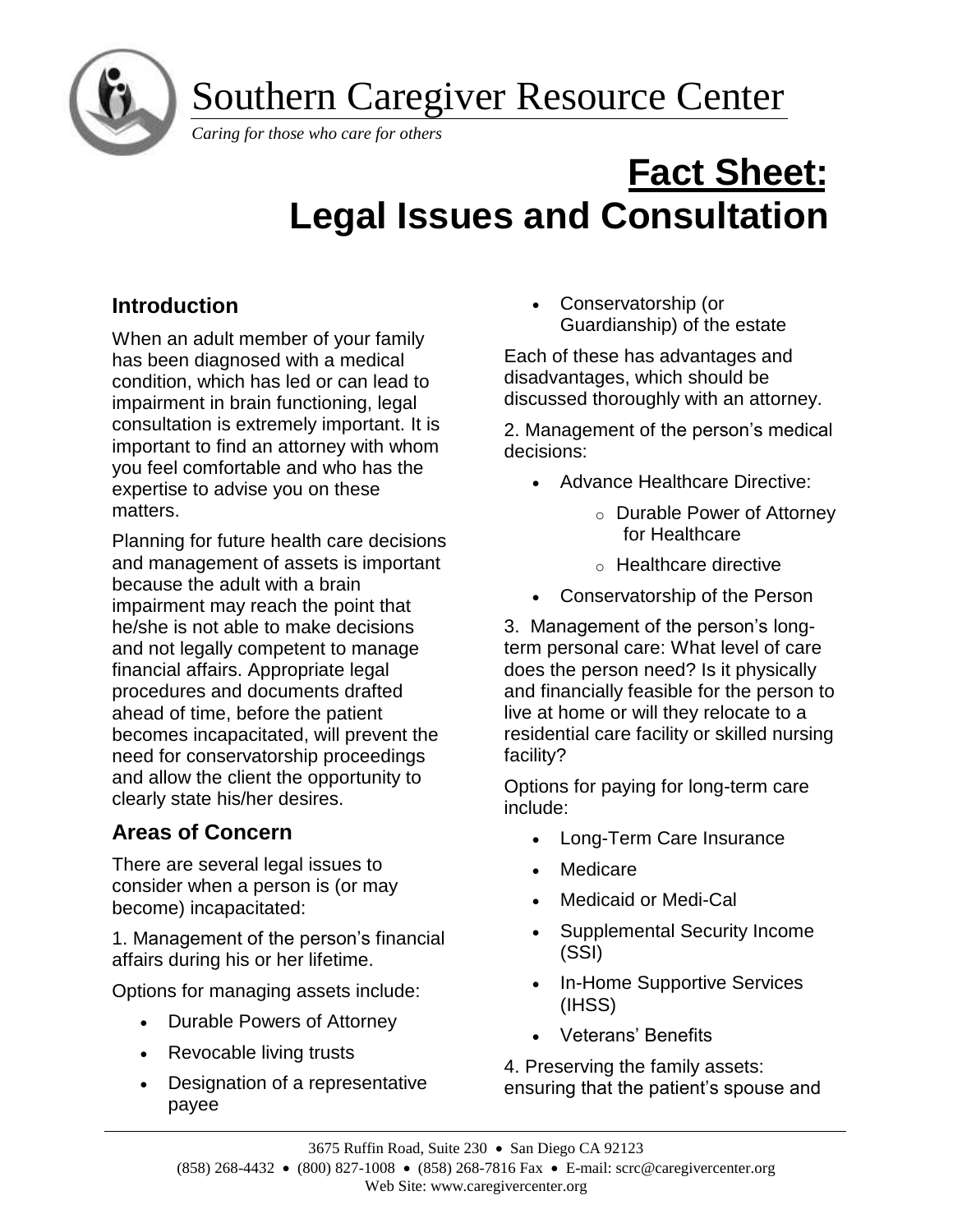any disabled family members are adequately protected.

5. The distribution of the person's assets upon his or her death. Special arrangements need to be made if the person has a disabled spouse, child or other family member they wish to provide for.

The options for distributing assets upon death include:

- Will
- Revocable Living Trust
- Joint Tenancy Accounts
- Payable on Death Accounts
- Transfer with a Retained Life **Estate**

Each of these has significant legal ramifications and should be discussed with a knowledgeable advisor. Also, some financial products, such as life insurance, IRA's and annuities, provide for the distribution upon death to a designated beneficiary.

# **Protection of Assets if a Person Needs Long-Term Custodial Care in a Skilled Nursing Facility**

Public benefits planning is essential if the impaired person will eventually require care in a skilled nursing facility. Medicare and most private insurance plans do not cover custodial and longterm care in nursing homes. In the majority of instances, this type of care has to be paid by one's private resources or by Medi-Cal. Medi-Cal has very specific income and resource eligibility requirements. Planning in advance can ensure Medi-Cal eligibility and provide for the adult needing skilled nursing facility placement as well as for the spouse who will continue to reside at home.

Planning options can include:

- Converting non-exempt assets into exempt assets
- Transferring the family residence to a spouse
- Transferring the principal residence with the retention of a life estate
- Use of court orders to increase the amount of resources and/or income the spouse of a nursing home resident can retain
- Specific types of Trusts;
- Gifting of assets
- Spending down

Each of these options has significant implications and should be thoroughly discussed with an attorney who is knowledgeable in Medicaid (Medi-Cal) law.

## **Preparing for a Legal Consultation**

It's helpful to have a clear idea of the outcome you would like for your legal consultation. What you would like to gain from the appointment? Learning as much as possible ahead of time will help ensure a productive consultation.

# **Things to Discuss with the Attorney**

Specific items to discuss in relation to your needs are:

- Health Care Decisions:
	- o Durable Power of Attorney for Health Care/Advance Health Care Directive (California)
	- o Conservatorship of the Person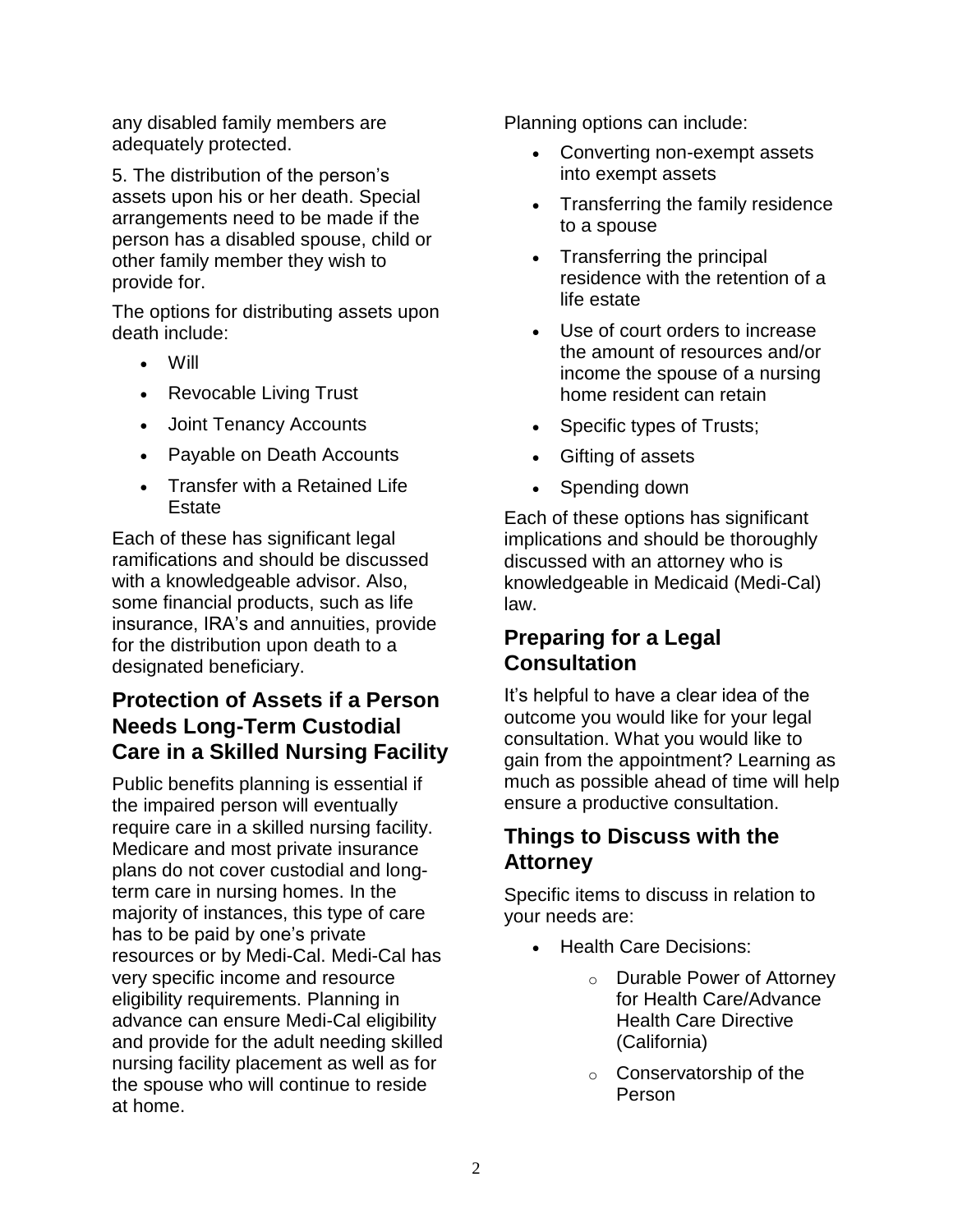- Management of Assets:
	- o Durable Power of Attorney for Property Management
	- o Living Trusts
	- o Conservatorship of the **Estate**
- Public Benefits Planning:
	- o Conversion to Exempt Assets
	- o Spending Down
	- o Allocation of Assets

## **Items to Bring with You to the Consultation**

- List of major assets (real estate, stocks, jewelry, insurance, etc.)
- Lists of all major debts
- Any titles you may have and stocks and bonds that are community property
- Contracts or other legally binding documents. List of major debts.
- Bank statements, passbooks, CDs—again showing who the owners are and how title is held
- Existing wills and Durable Powers of Attorney, if possible, changes are to be discussed

# **After Your Consultation**

After you have had a chance to discuss your needs with an attorney, you will need to decide what planning measures are appropriate for you. Southern Caregiver Resource Center has a list of attorneys who are familiar with this area of law.

## **Glossary**

### *Advance Health Care Directive*. A

document in which you can: 1) instruct

your physician as to the kinds of medical treatment you might want or not want in the future (sometimes called a *Living Will*); and 2) choose someone to make medical decisions for you in the event you are unable to make those decisions yourself (in many states, this is called a *Durable Power of Attorney for Health Care*, or *Power of Attorney for Health Care*).

*Agent*. Person you designate to act for you or in place of you to carry out your business. Attorney-in-fact. The person named in a Durable Power of Attorney to act as an agent. This person need not be an attorney.

*Beneficiary*. An individual who receives the benefit of a transaction, for example, a beneficiary of a life insurance policy, a beneficiary of a trust, beneficiary under a Will.

*Conservatee or Ward*. The incapacitated person for whom a conservatorship or guardianship has been established.

*Conservator or Guardian*. An individual who is appointed by the court to act on behalf of an incapacitated person.

*Conservatorship or Guardianship.* A court proceeding in which the court supervises the management of an incapacitated person's affairs and/or personal care.

*Directive to Physicians. A written* document in which an individual states his or her desire to have life-sustaining procedures withheld or withdrawn under certain circumstances. This document must meet certain requirements under the law to be valid. For more information on POLST, see fact sheet, *Legal Planning for Incapacity*.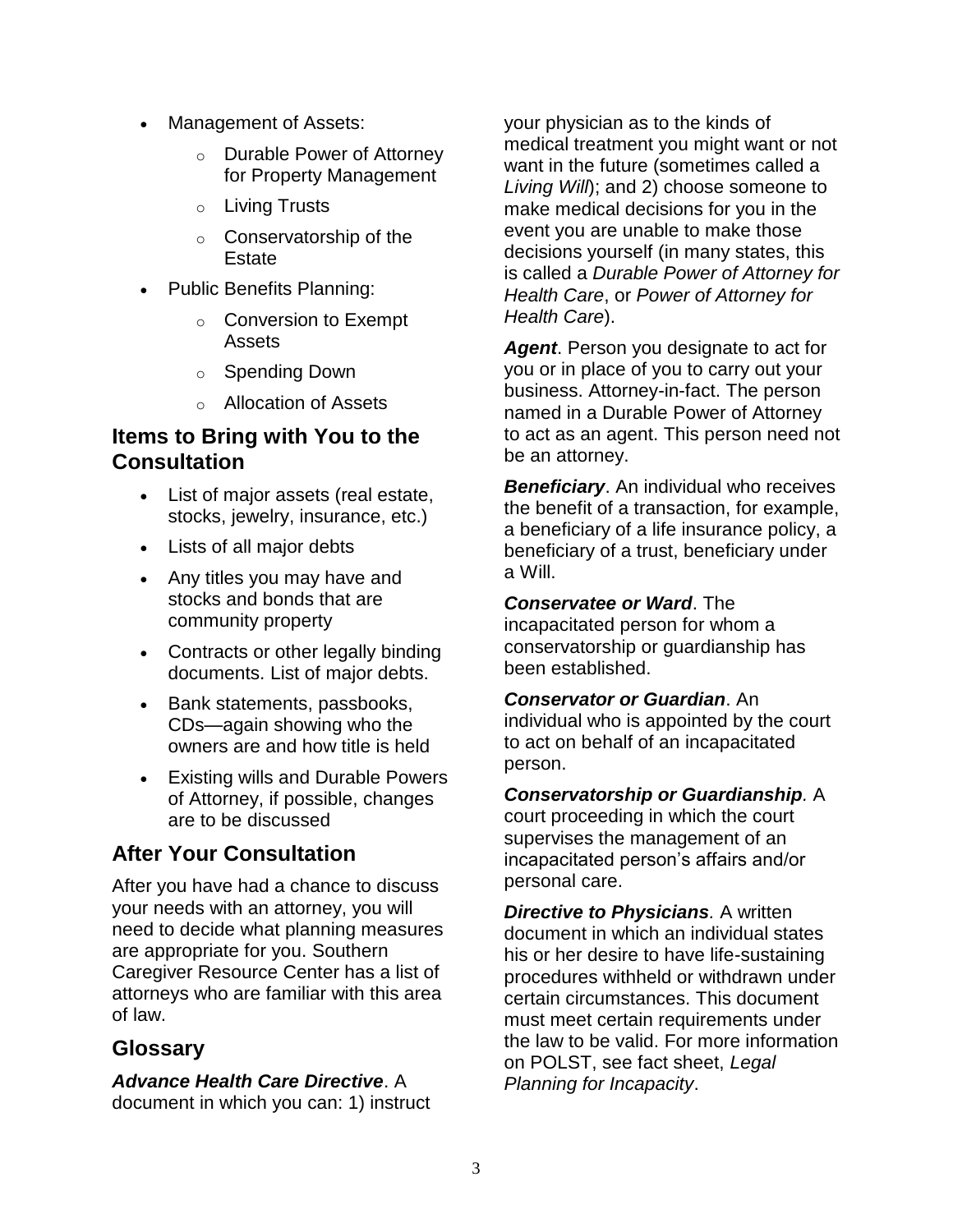#### *Durable Power of Attorney for Health*

*Care.* A type of Advance Health Care Directive, this is a document in which an individual nominates a person as his or her agent to make health care decisions for him or her if he or she is unable to give medical consent. This document can give the agent the power to withdraw or continue life-sustaining procedures.

*Durable Power of Attorney for Asset Management.* (Durable Power of Attorney for Finance). A document in which individuals (the "principal") nominate a person as their agent (attorney-in-fact) to conduct financial transactions on their behalf. This document can be either "springing," which means that it is effective only upon the principal's incapacity, or "fixed," which means that the document becomes effective when it is signed.

*Executor.* The individual named in a Will who is responsible for administering an estate during probate. The Executor is the person responsible for making sure all taxes and other expenses are paid and distributing the property of the deceased person in accordance with the Will.

*Federal Estate Taxes.* A tax is due at death if the estate exceeds a given amount and is calculated on the value of the deceased person's estate at the time of death.

## *Health Insurance Portability and Accountability Act of 1996 (aka*

*HIPAA)*. Federal legislation which limits the informal communication of information from doctors and other health care providers

*In-Home Supportive Services (IHSS)*. A program in California that pays for non-medical services for persons who

meet certain financial criteria and who could not remain safely at home without such services.

*Irrevocable Trust*. A trust that has terms and provisions which cannot be changed.

*Joint Tenancy.* A form of property ownership by two or more persons designated as "joint tenants." When a joint tenant dies, his or her interest in the property automatically passes to the surviving joint tenant and is not controlled by the Will of the deceased joint tenant and is not subject to probate.

*Life Estate.* An interest in property that lasts for the life of the person retaining the life estate. When a person who has a life estate interest dies, the property passes to the person holding the remainder interest, without the need for probate.

*Living Will.* A written document in which an individual conveys his or her desire to die a natural death and not be kept alive by artificial means. Unlike a Durable Power of Attorney for Health Care, the wishes in this document are not legally enforceable in many states.

*Long-Term Care Insurance.* Private insurance, which, depending on the terms of the policy, can pay for home care, or care in an assisted living facility or skilled nursing facility.

*Medicaid.* A state and federally financed program that provides medical care to low income persons. In California it's called Medi-Cal.

*Medicare.* A federal medical coverage program for persons who are over 65 years old or who are disabled. It is funded by Social Security deductions and has no income or resource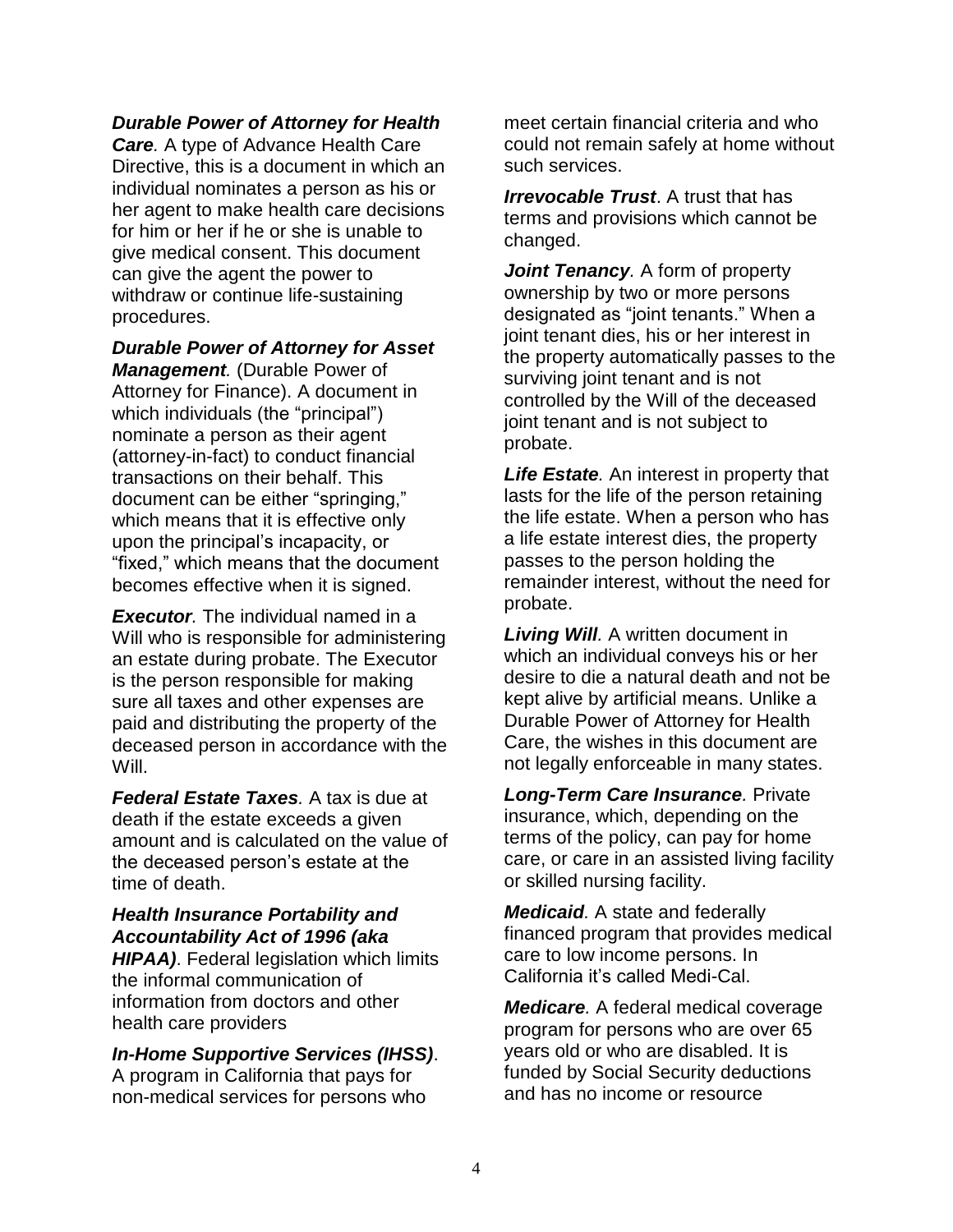restrictions. It does *not* pay for long-term custodial care.

*Probate.* The court preceding that oversees the administration of a deceased person's estate. Wills are subject to probate; living trusts (if properly funded) are not.

*Revocable Living Trust.* A device that describes certain property, names a trustee (who manages the property) and names a beneficiary who receives benefit from the trust. A living trust is an effective means of avoiding probate and providing for management of assets. It can be revoked by the person who created it during that person's lifetime.

*Social Security Retirement Benefits.* Benefits, which eligible workers and their families receive when the worker retires. The worker must work for a specified period at a job that is covered by Social Security in order to be eligible for benefits. A worker must be at least 62 years old to receive retirement benefits.

*Social Security Disability Benefits*. Social Security benefits payable to disabled workers and their families.

*Special Needs Trust.* A specially drafted trust that provides a fund to supplement the governmental benefits of a beneficiary (someone who is disabled and receiving Social Security Disability or Supplemental Security Income) while not affecting that beneficiary's eligibility for public benefits (usually Medicaid).

#### *Spousal Impoverishment Law.*

Federal legislation that provides a minimum income and savings for one member of a married couple when the other member goes to a nursing home and that care is being paid for by Medicaid.

#### *Supplemental Security Income (SSI)*.

A federal program which provides cash assistance to the aged, blind and disabled who have limited income and resources.

*Testator.* The person who executes a Will.

*Trustor (Settlor)*. A person who creates a trust.

*Trustee.* The individual who is responsible for managing the property in the trust for the benefit of the beneficiary.

*Will.* The document a person signs that tells how he or she wants his or her estate administered and distributed upon death. It must conform to certain legal requirements in order to be valid. The terms of a Will become operational only upon the testator's death.

## **Resources**

**Southern Caregiver Resource Center**

3675 Ruffin Road, Suite 230 San Diego, CA 92123 (858) 268-4432; (800) 827-1008 (in CA) Fax: (858) 268-7816 E-mail: scrc@caregivercenter.org Website: [www.caregivercenter.org](http://www.caregivercenter.org/)

Southern Caregiver Resource Center offers free support services to caregivers of adults with chronic and disabling conditions in San Diego and Imperial counties. Services include information and referral, needs assessments, care planning, family consultation, case management, individual counseling, legal and financial consultation, respite care, education and training, and support groups.

#### **Elder Law and Advocacy** [www.seniorlaw-sd.org](http://www.seniorlaw-sd.org/)

Free legal services and health insurance counseling for San Diego County seniors.